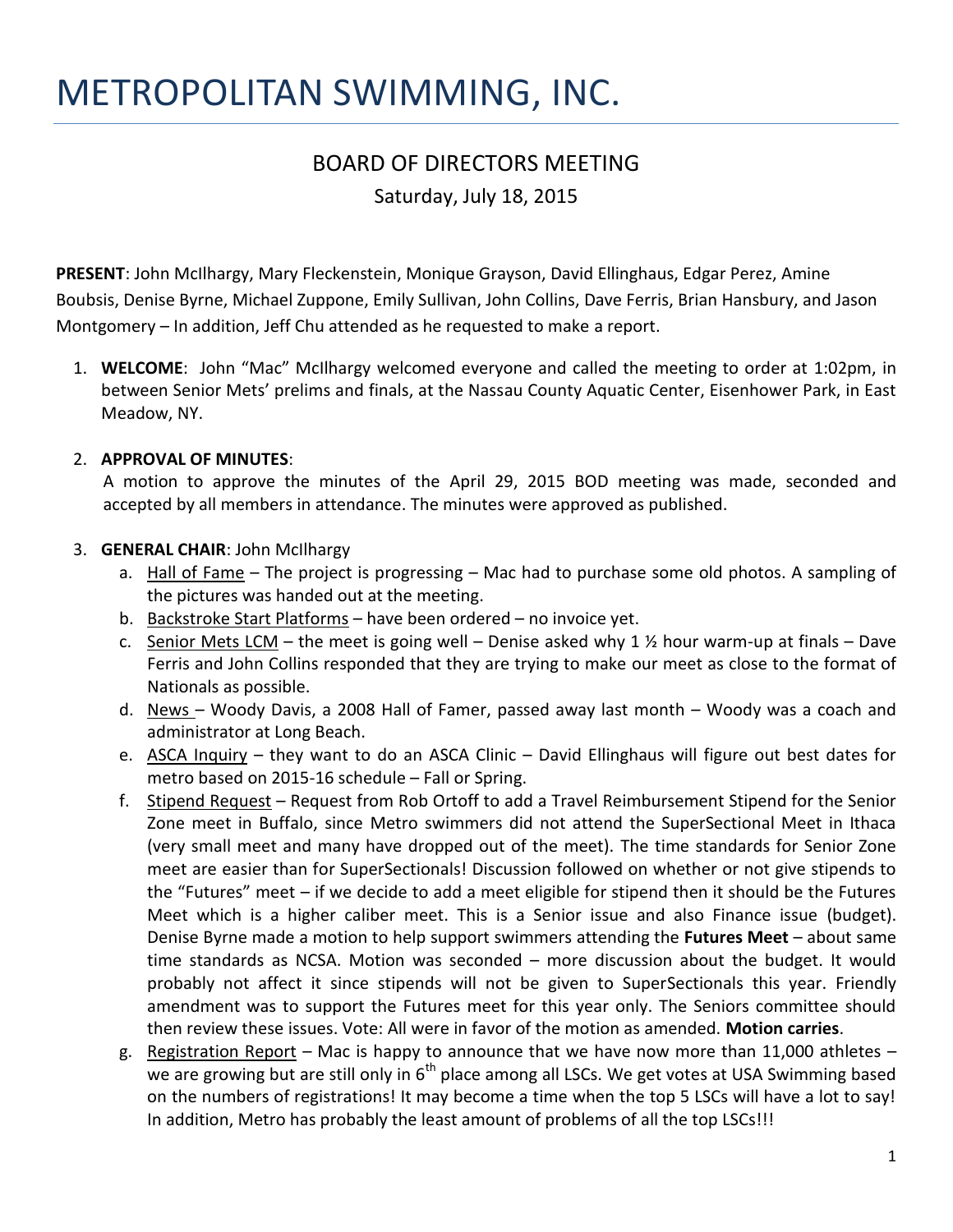

h. LOGO A few pages called "Metro Moments" were included with the hand-outs. Mac will send an email to the board every months asking what should be included in the newsletter from the Board – examples: Message from the general Chair – Important info for meet hosts – Safe Sport Update – Diversity and inclusion – Age group swimming – Senior swimming, etc… These newsletters would be emailed directly to all. Another topic was to agree to start using a  $2<sup>nd</sup>$  logo for Metro – makes great pins, patches, car magnets, etc… We would still keep the official Metro Logo.

- i. Jeff Chu Report from the Safety Chairs Workshop some of the topics that were discussed are:
	- **Hypoxic Blackout** This is the severe reduction of oxygen to the body which dramatically affects brain function, leading to unconsciousness which can be followed by brain damage then death. All coaches must be aware of this and make their swimmers of the dangers of breath holding in water.
	- **First Aid Kit**  Jeff gave one to Edgar many first aid cabinets contain inadequate and old supplies. This must be checked regularly!
	- **Coaches Credentials**  must be checked. Must be current and coaches can't be on deck at practices or meets if they have any expired credentials. Safety committee is working with Registration to let coaches know that they are expired! If using Mailchimp, please check who does or does not open those emails!
	- **Safety Award at Convention** please let Edgar know of anyone that could be a candidate!
	- **Report of Occurrence**  will be changed again!
	- **Racing Starts**  legislation is adding language to specifically address the backstroke starts and backstroke ledge
	- **Concussion**  swimmers can't go back to practice until they are cleared by their physicians. Some swimmers recover in a week to 10 days but many take much longer.

### 4. **ADMINISTRATIVE VICE CHAIR**: Denise Byrne

- a. A lot has been coming out about Policy & Procedures, including officiating. New information should always be presented to the Committee Chairs at a Committee meeting, and this would then be followed by a presentation to the Board. They will meet in September.
- b. A couple of meets are really running over the timeline. Some issues also with Meet Directors and the paperwork that needs to be sent to Denise, this includes the OTS report from the referee, which must be included. Denise may start finding those clubs.

### 5. **SENIOR CO-CHAIRS**: John Collins and Dave Ferris

a. Senior Chairs did a great job setting everything up for Senior Mets and we thank them.

# 6. **AGE GROUP CO-CHAIRS**: Jonah Montgomery and Andrew Copley

- a. Andrew was unable to attend the meeting.
- b. Questions about tickets for admission for JO's actually this is the future and it seems to be working well. At this time, the BOD can't promote this as JO's is a team hosted meet.
- c. Hotel rooms are reserved for LCM Zones.

# 7. **ATHLETES REPRESENTATIVES**: Michael Zuppone and Emily Sullivan

- a. This was Emily's first meeting as an athletes' Rep (actually the  $2^{nd}$  one as she was not aware of a canceled meeting but did show up anyway! Way to go Emily!!!)
- b. Questions about Safety defects or something unsafe on the blocks swimmers can hurt themselves – what should they do and who to report the problem to! Probably let the referee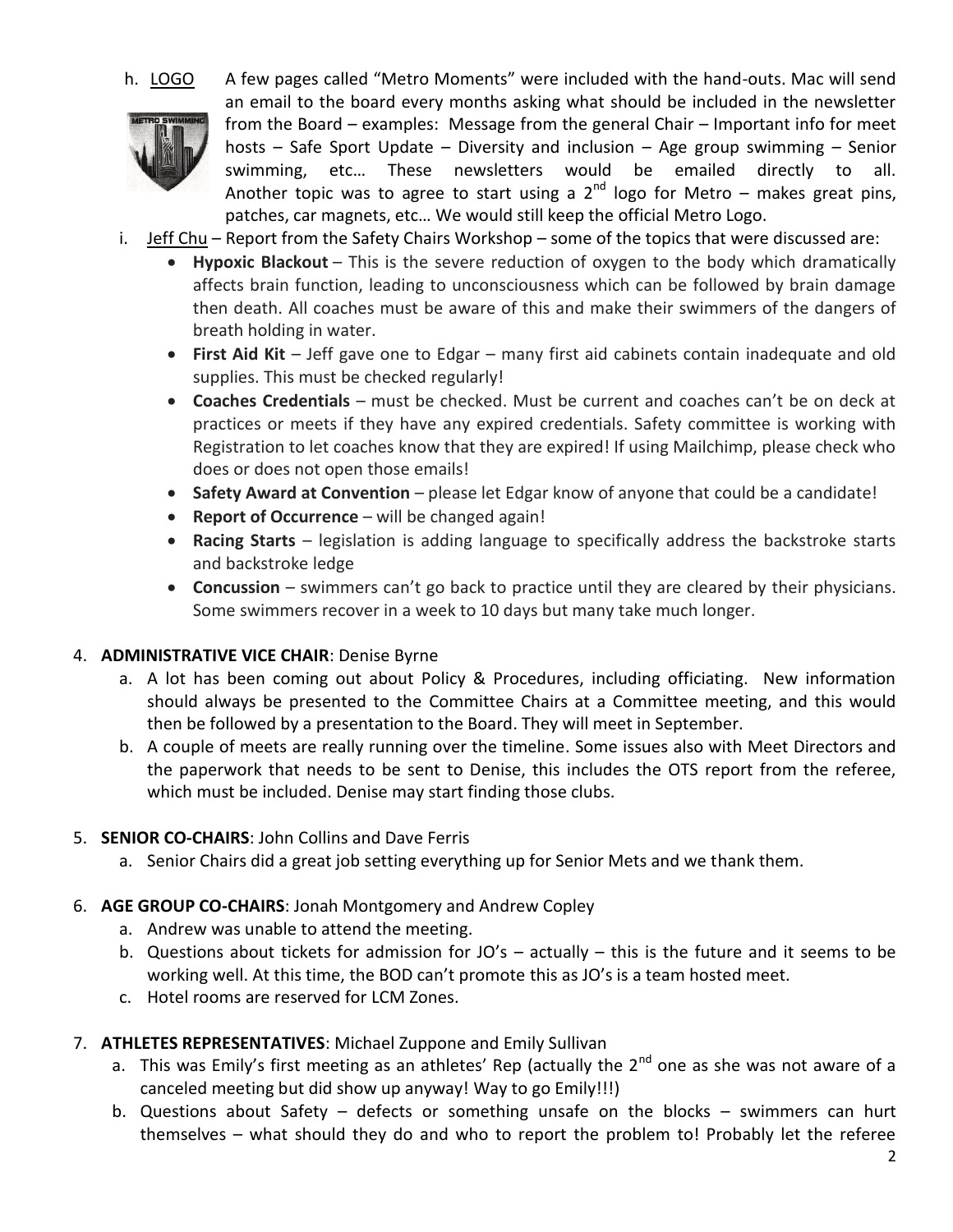know right away. If injury – must report it and complete the report of occurrence with USA Swimming.

- c. HOD will be after the Convention so it will be harder to inform athletes of all the new information.
- d. For 2016 could we cancel the stipends for the SuperSectional Meet and give it instead to the Senior Zone Meet. We will need to review this.

# 8. **TECHNICAL PLANNING**: David Ellinghaus

- a. Nothing new at this time.
- b. The Technical Planning Committee will meet in the later part of August to review all time standards and calendars.

# 9. **COACHES REP.**: Amine Boubsis

- a. Nothing much at this time
- b. Meet is going well.

# 10. **SAFE SPORT**: Brian Hansbury

- a. Brian attended a meeting in June in Colorado Education, deck pass, updates on Safe Sport, maybe pictures on coaches passes (and on Deck Pass), and more.
- b. Education transgender athletes how can USAS handle this some athletes may prefer to use a single bathroom – at this time there are no P&P about this and USAS will handle situations case by case until we have a concrete plan to address this issue.

Question on whether the transgender swimmers compete with their "new" gender – Very grey area for now - Mac said it had to do with the hormone level of each swimmer!

# 11. **NATIONAL TIMES VERIFICATION OFFICER**: Monique Grayson

- a. **NAG RECORDS -** 9 new individual NAG Records have been swum in June. These are posted on the website so be sure to check them out. Remember that if a NAG record is swum in a meet lower than the zone/sectional level, an application must be submitted. The applications for both individual and relay records are also posted online and can be completed electronically and results scanned and attached and sent with the application.
- b. **SAA DEADLINE IS AUGUST 15, 2015 -** 693 athletes accepted for the 2014-15 team 240 athletes have submitted and are working on completing the process - Sub-committee members are working diligently to review transcripts and confirm athletes to the SAA team. Remember to apply before August 15, 2015!!!

# c. **REMINDERS**

- Remember that the appropriate meet name for meets is "2015 LSC Meet Name" If a meet is "approved", add the letters "AP" after the LSC code.
- For relay times, there is no team code for relays "UN".
- Meet directors must make sure that an LSC is included for all UN or UNAT swimmers
- Info for all meet management, hosts, officials: the following is the criteria for a Mixed Relay time: 2 males and 2 females on a single relay, age group determined by the meet info in traditional age groups or open or senior categories
- Note: some meets have combined gender relays in one event called a mixed gender relay! This is not the definition of mixed gender relays. No matter how you combine relays in the actual swimming of the meet, the different events being combined must be separated out for scoring and for data entry into SWIMS.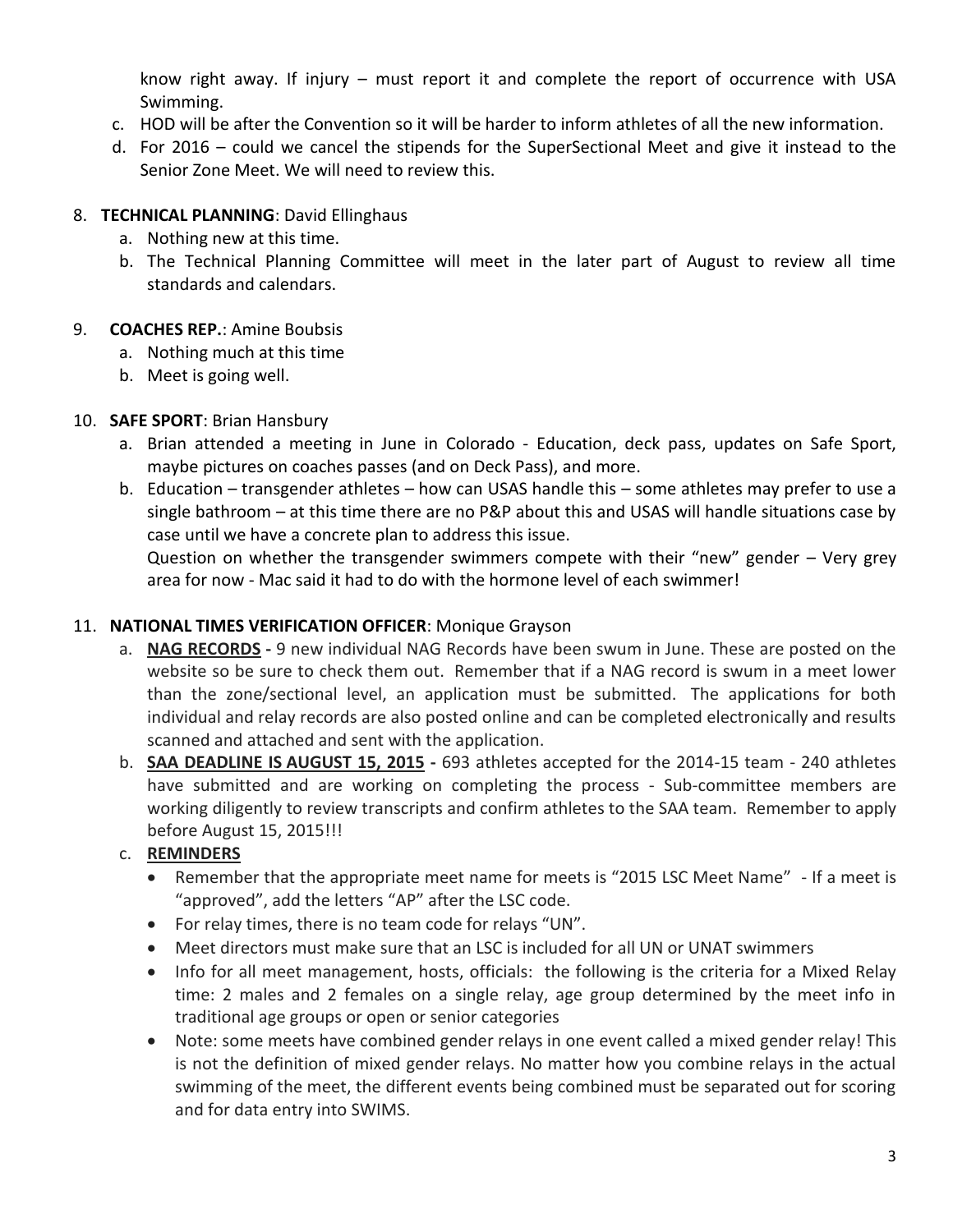- d. **FOREIGN SWIM TIMES -** As of now, 78 meets where non-National Team member swimmers have competed have asked for their times to be entered in SWIMS. Please email me with the name, id of the swimmers, meet name, dates of the meet, list of events and best times from the meet, and a link to results or a PDF of the results. The list of foreign swim times/meets is posted on the USA Swimming website.
- e. **NATIONAL WORKSHOP APRIL 2016 -** USA Swimming has announced that it will host a workshop on April 22-25, 2016 in Denver, Colorado for the following LSC positions:
	- General Chairs
	- Registration/Membership Chairs
	- National Times Officers
	- Safe Sport Chairs

It is anticipated that representatives from Active/Hy-Tek, Team Unify and all team software vendors will lead sessions demonstrating their new online registration software which clubs will be using starting with the 2017 membership year (9/1/16). There will also be sessions to review SWIMS changes and upgrades that will affect LSC registrars and times officers as a result of these team management software changes.

- f. **WINDOWS 10 –**there should be no conflicts with the use of SWIMS.
- g. **TEAM UNIFY'S TOUCH PAD PROGRAM -** Many clubs are now using Team Unify's website along with their registration and database processing. Pam Lowenthal and Suzanne Heath had a webinar session with Tim LaRoche of Team Unify and will let us know more about this..

# 12. **DISABILITIES**: Denise Byrne

- a. Not much going on at this time
- b. Some coaches have requested travel stipends for coaches attending Nationals with disability swimmers. We do not offer travel stipends to coaches!
- 13. **SAFETY**: Edgar Perez
	- a. Likes his new First Aid Kit
	- b. Question for Metro Meets should we have "LSC" first aid kits in addition to the facility First Aid Kits!
- 14. **OFFICE MANAGER**: Mary Fleckenstein
	- a. Registration as of July 14, 2015 Athletes: 11,055 Single Meet: 65 Coaches: 616 Officials: 278 Total: 12,125 - Big achievement to be over 11,000 athletes and 12,000 total
	- b. **Web Site issues**: Mary asked Peter for pages that were not used so we can clean up web site and not have old info on it. Each chair of the following committees should be looking at the page and offering updates as necessary – adding accomplishments and opportunity. Just send me the info and we will get it posted. These are the pages he sent as unused and recommendations:
		- **Disability** old data no visitors should direct to USA-S web site
		- **Diversity & Inclusion** lot of old data no visitors should direct to USA-S web site
		- **Coach Requirements** sort of a copy of what is on USA-S web site and outdated info should direct to USA-S web site
		- **Safe Sport** old data no visitors should direct to USA-S web site
		- **Athletes Protection Policies** outdated info no visitors should direct to USA-S web site